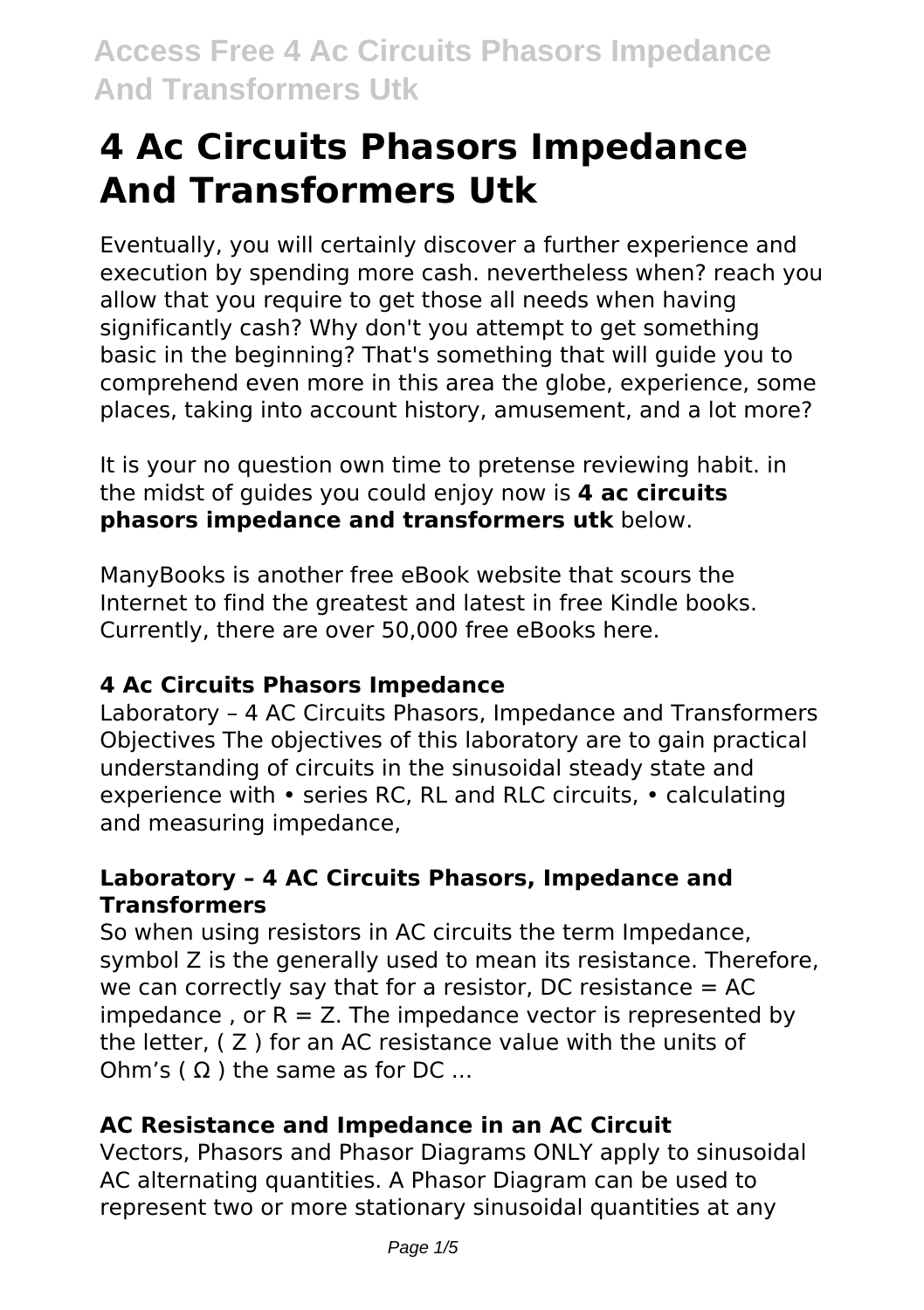instant in time. Generally the reference phasor is drawn along the horizontal axis and at that instant in time the other phasors are drawn.

### **Phasor Diagram and Phasor Algebra used in AC Circuits**

Since the phasor for resistive impedance (Z R) has an angle of zero degrees and the phasor for reactive impedance (Z C or Z L) either has an angle of 90 or -90 degrees, the phasor sum representing total series impedance will form the hypotenuse of a right triangle when the first to phasors are added (tip-to-tail).. Follow-up question: as a review, explain why resistive impedance phasors always ...

#### **Trigonometry for AC Circuits Worksheet - Mathematics for ...**

What the terms reactance and impedance are. What resistive, inductive and capacitive (RLC) circuits are. How to describe power flow within an AC circuit. What harmonic frequency is. Significance of resonance frequency in AC generators. Instructor. Graham has been involved with the power engineering industry for over 35 years.

# **Fundamentals of AC Circuit Analysis Online Video Course**

Fig 10.2.2 shows Fig 10.2.1b modified for a parallel circuit. The complete diagram is rotated so that the phasor for V S is horizontal and used as the reference phasor. This is because, when describing PARALLEL circuits, it is the supply voltage (V S) that is common to all components.. The phasors for I L and V R are in phase with each other, and V L leads I L by 90°.

# **Practical LCR Parallel Circuits**

1. AC Waveform and AC Circuit Theory; 2. Sinusoidal Waveforms; 3. Phase Difference and Phase Shift; 4. Phasor Diagrams and Phasor Algebra; 5. Complex Numbers and Phasors; 6. AC Resistance and Impedance; 7. AC Inductance and Inductive Reactance; 8. AC Capacitance and Capacitive Reactance; 9. Series RLC Circuit Analysis; 10. Parallel RLC Circuit ...

### **Complex Numbers and Phasors in Polar or Rectangular Form**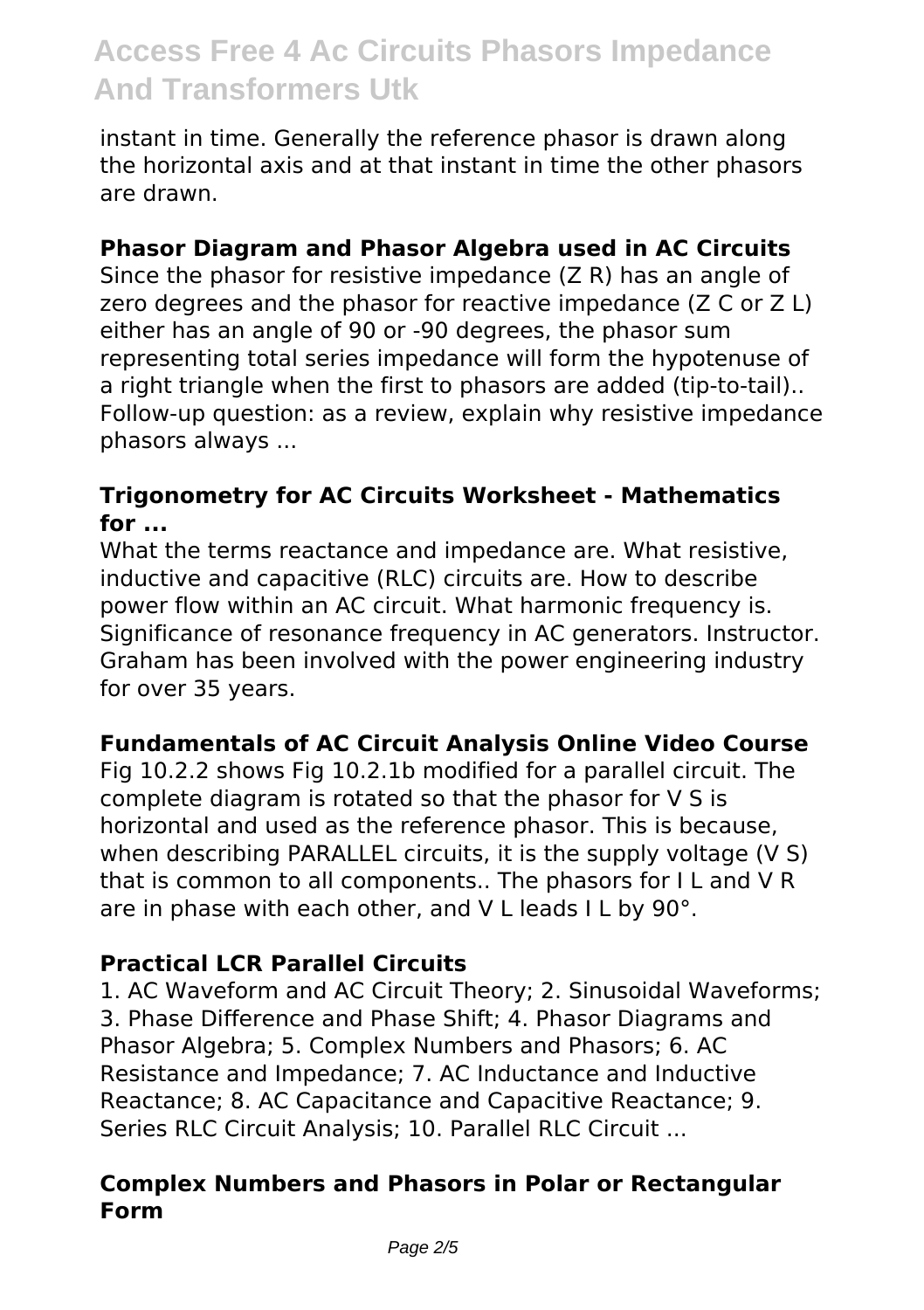The AC Power dissipated in a circuit can also be found from the impedance, (Z) of the circuit using the voltage, V rms or the current, I rms flowing through the circuit as shown. AC Power Example No1 The voltage and current values of a 50Hz sinusoidal supply are given as:  $v = 240 \sin(\omega t + 60 \text{ o})$  Volts and  $i$  t = 5 sin( $\omega$ t -10 o )Amps respectively.

### **Electrical Power in AC Circuits and Reactive Power**

Find phasor forms. Phasors, which you describe with complex numbers, embody the amplitude and phase of a sinusoidal voltage or current. The phase is the angular shift of the sinusoid, which corresponds to a time shift t 0.So if you have  $cos[\omega(t - t)]$ 0)], then  $\omega t$  0 =  $\phi$  O, where  $\phi$  O is the angular phase shift. To establish a connection between complex numbers and sine and cosine waves, you ...

### **How to Use Phasors for Circuit Analysis - dummies**

SINGLE PHASE AC CIRCUITSSINGLE PHASE AC CIRCUITS by Paraskumar Singh. Purely Resistive Circuit R i v If  $v = V$  m Sin  $\omega t$ thenthen  $ii = v/Rv/R = IlmSinSin \omega t$ . Purely Inductive Circuit L 1 2 v i If  $i = 1$  m Sin ωt From ckt,  $v = V L = L$  di/dt = L d(I m Sin ωt)/dt v=X L I m Cos ωt=V m Sin (ωt+90o) Inductive reactance X ... From impedance ∆ : Z ...

# **SINGLE PHASE AC CIRCUITSSINGLE PHASE AC CIRCUITS**

Carefully compare both the sinusoidal and phasor representation. In simple AC circuits the phase difference between voltage and current waves arises due to reactive circuit elements like inductors and capacitors. The angle of phase difference depends on the numerical values of the reactive elements and active elements (resistance).

#### **Electrical Systems: Phasors in AC Circuit Analysis**

AC Circuits Basics, Impedance, Resonant Frequency, RL RC RLC LC Circuit Explained, Physics Problems - Duration: 1:00:12. The Organic Chemistry Tutor 381,518 views 1:00:12

#### **Introduction to Phasors, Impedance, and AC Circuits**

In AC series circuits the opposition to current flow is impedance, Z which has two components, resistance R and reactance, X and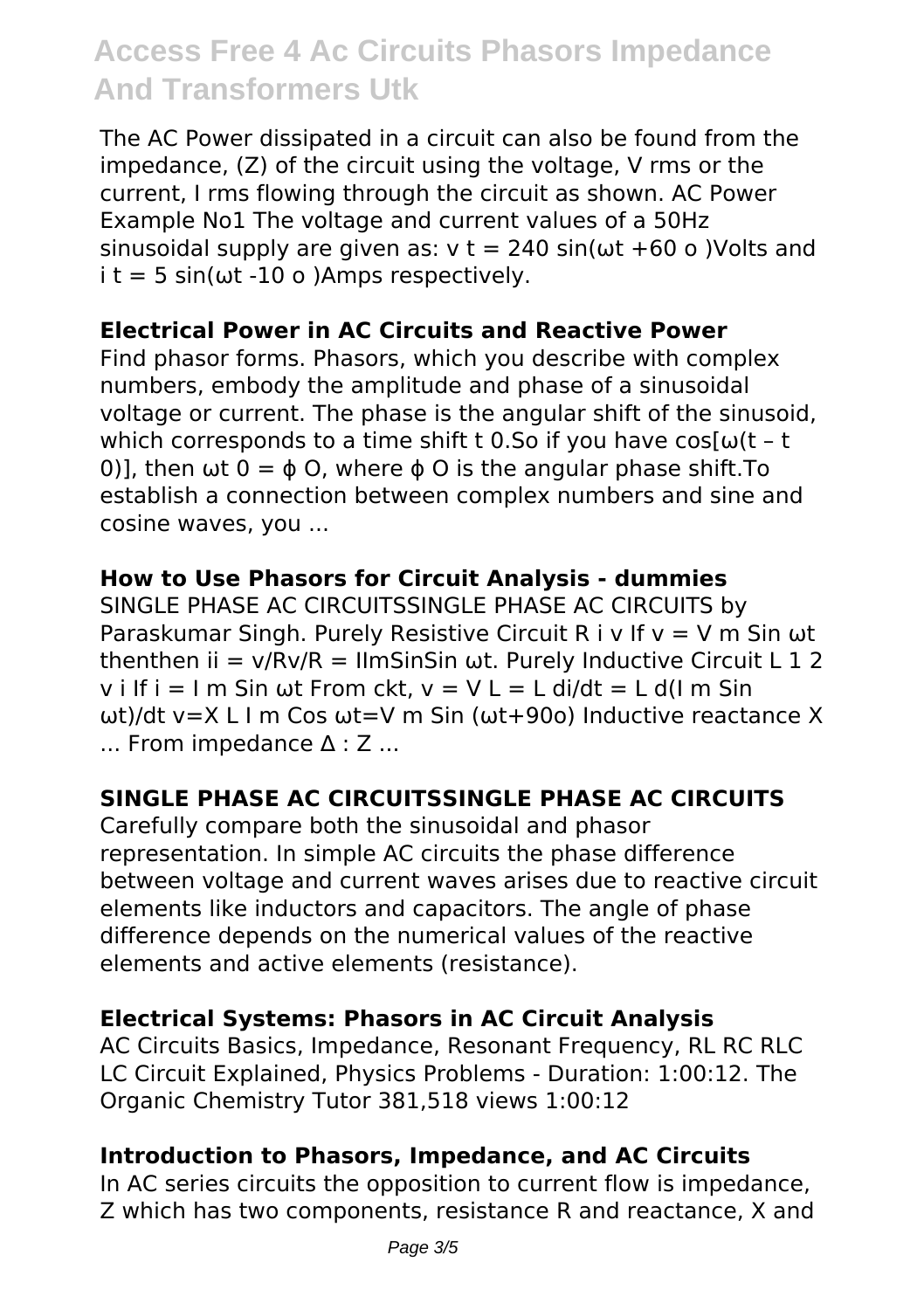from these two components we can construct an impedance triangle. Similarly, in a parallel RLC circuit, admittance, Y also has two components, conductance, G and susceptance, B .

# **Parallel RLC Circuit and RLC Parallel Circuit Analysis**

AC Circuits Basics, Impedance, Resonant Frequency, RL RC RLC LC Circuit Explained, Physics Problems - Duration: 1:00:12. The Organic Chemistry Tutor 376,268 views 1:00:12

#### **Lesson 19 - Solving AC Circuits With Phasors, Part 4 (AC Circuit Analysis)**

Phasors. Phasors are quantities that have both magnitude and direction. Phasor notation is a convenient method for representing sine waves in AC circuits. For example, a sine-wave voltage can be represented as V =V∠ϕ, where V is the RMS magnitude and  $\phi$  is the phase angle.

### **Phasor Diagram and Phasor Algebra used in AC Circuits ...**

Phasor notation (also known as angle notation) is a mathematical notation used in electronics and electrical engineering. ∠ can represent either the vector (, ) or the complex number  $+ =$ , with  $= -$ , both of which have magnitudes of 1. A vector whose polar coordinates are magnitude and angle is written ∠. The angle may be stated in degrees with an implied conversion from ...

#### **Phasor - Wikipedia**

Contents Introduction to Phasors The Designer's Guide Community 2 of 25 www.designers-guide.org Contents 1. Introduction 2 2. Phasors 3 3. Phasor Model of a Resistor 4 4. Phasor Model of a Capacitor 4 5. Phasor Model of an Inductor 5 6. Impedance and Admittance 5 7. DC 7 8. Visualizing Impedance and Admittance 7 9. Voltage and Current ...

#### **Introduction to Phasors - Designer's Guide**

Use phasors to understand the phase angle of a resistor, capacitor, and inductor ac circuit and to understand what that phase angle means Calculate the impedance of a circuit The ac circuit shown in Figure \(\PageIndex{1}\), called an RLC series